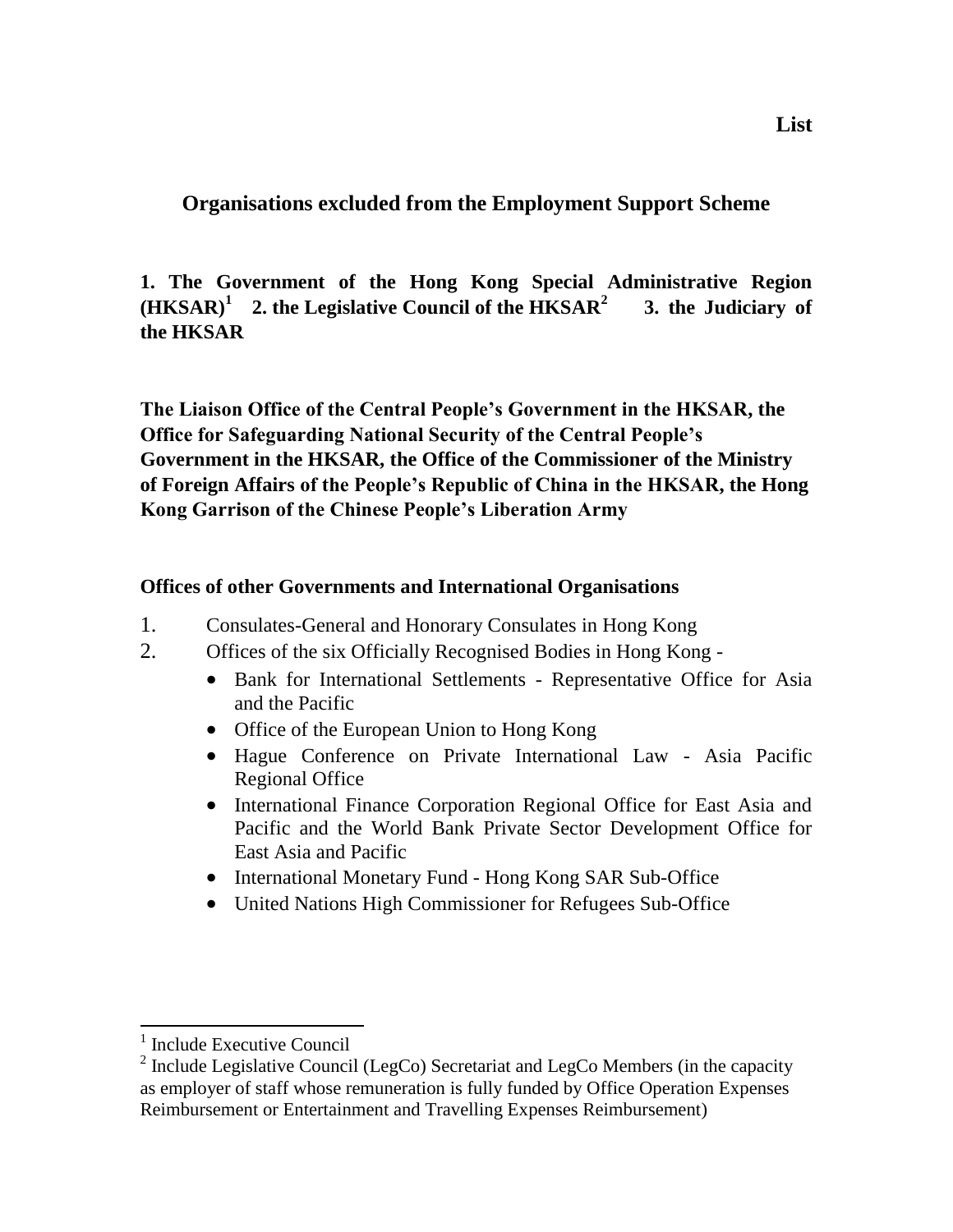# **Statutory bodies (staffed primarily by government employees)**

### **Specified statutory bodies and corporations**

### **(staffed entirely or primarily by non-government employees)**

- 1. Airport Authority Hong Kong
- 2. Board of Management of the Chinese Permanent Cemeteries
- 3. City University of Hong Kong
- 4. Competition Commission
- 5. Construction Industry Council
- 6. Consumer Council
- 7. District Councils<sup>3</sup>
- 8. Employees Compensation Assistance Fund Board
- 9. Employees Retraining Board
- 10. Equal Opportunities Commission
- 11. Estate Agents Authority
- 12. Financial Reporting Council
- 13. Fish Marketing Organization
- 14. Guardianship Board
- 15. Hong Kong Academy for Performing Arts
- 16. Hong Kong Arts Development Council
- 17. Hong Kong Baptist University
- 18. Hong Kong Council on Smoking and Health
- 19. Hong Kong Examinations and Assessment Authority
- 20. Hong Kong Export Credit Insurance Corporation
- 21. Hong Kong Housing Society
- 22. Hong Kong Productivity Council
- 23. Hong Kong Science and Technology Parks Corporation
- 24. Hong Kong Trade Development Council
- 25. Hospital Authority
- 26. Independent Commission Against Corruption
- 27. Independent Police Complaints Council
- 28. Insurance Authority
- 29. Lingnan University

<sup>&</sup>lt;sup>3</sup> Include District Council (DC) Chairmen, Vice-chairmen and Members (in the capacity as employer of staff whose remuneration is fully funded by Operating Expenses Reimbursement or Miscellaneous Expenses Allowance)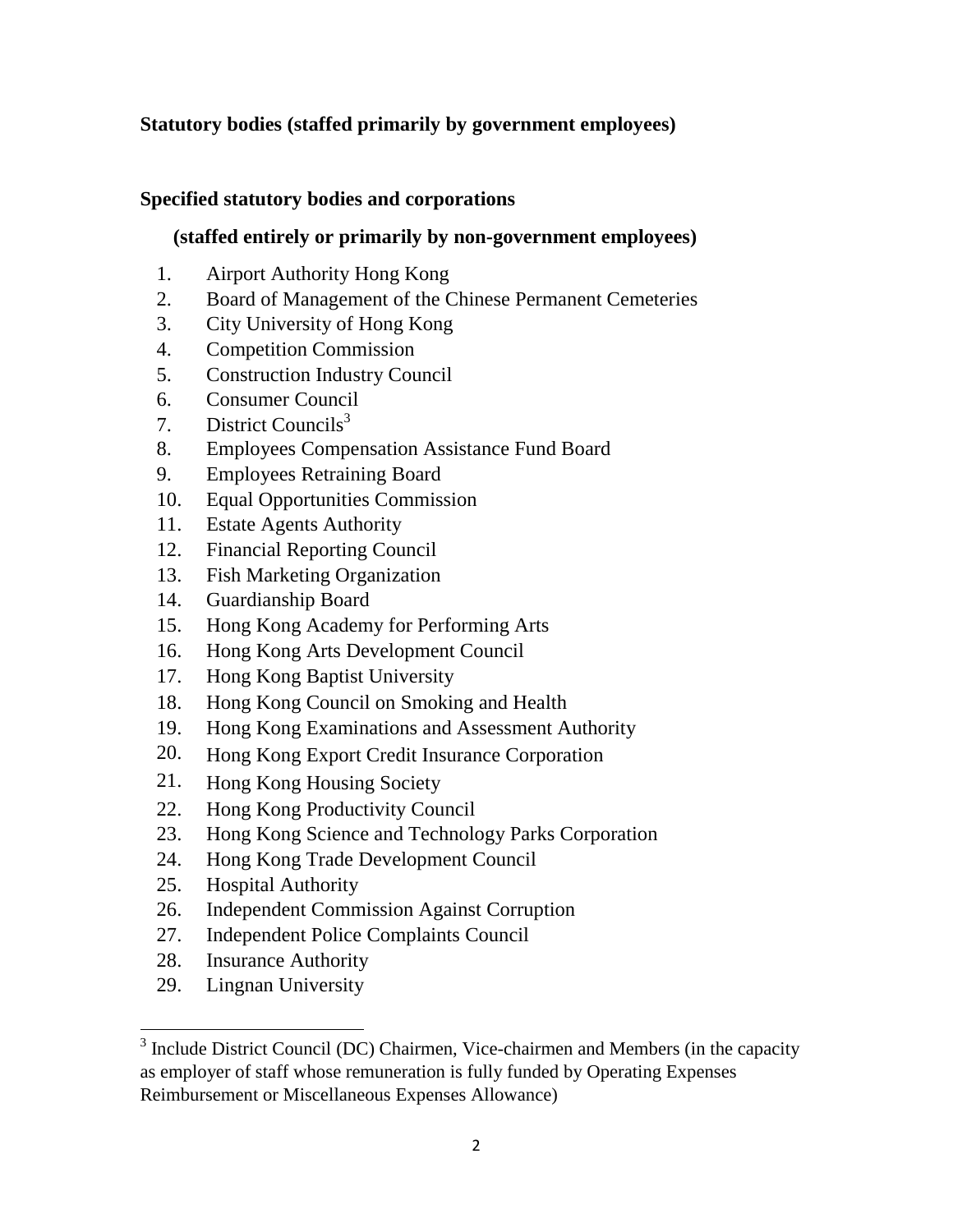- 30. Mandatory Provident Fund Schemes Authority
- 31. Occupational Deafness Compensation Board
- 32. Occupational Safety and Health Council
- 33. Office of the Ombudsman
- 34. Office of the Privacy Commissioner for Personal Data
- 35. Pneumoconiosis Compensation Fund Board
- 36. Prince Philip Dental Hospital
- 37. Property Management Services Authority
- 38. Securities and Futures Commission (including its subsidiary Investor and Financial Education Council)
- 39. The Chinese University of Hong Kong
- 40. The Education University of Hong Kong
- 41. The Hong Kong Council for Accreditation of Academic and Vocational **Oualifications**
- 42. The Hong Kong Polytechnic University
- 43. The Hong Kong University of Science and Technology
- 44. The MTR Corporation Limited
- 45. The Trust Funds and Temples Joint Secretariat
- 46. The University of Hong Kong
- 47. The Vocational Training Council
- 48. Urban Renewal Authority
- 49. Vegetable Marketing Organization
- 50. West Kowloon Cultural District Authority

# **Specified public organisations, government-owned companies or subvented organisations**

- 1. Aided, caput and Direct Subsidy Scheme primary and secondary schools
- 2. AsiaWorld Expo
- 3. Aviation Security Company Limited
- 4. Beat Drugs Fund Association
- 5. Duty Lawyer Service
- 6. Financial Dispute Resolution Centre
- 7. Financial Services Development Council
- 8. Hong Kong Academy for Gifted Education
- 9. Hong Kong Academy of Finance Limited (including its subsidiary Hong Kong Institute for Monetary and Financial Research)
- 10. Hong Kong Applied Science and Technology Research Institute Company Limited